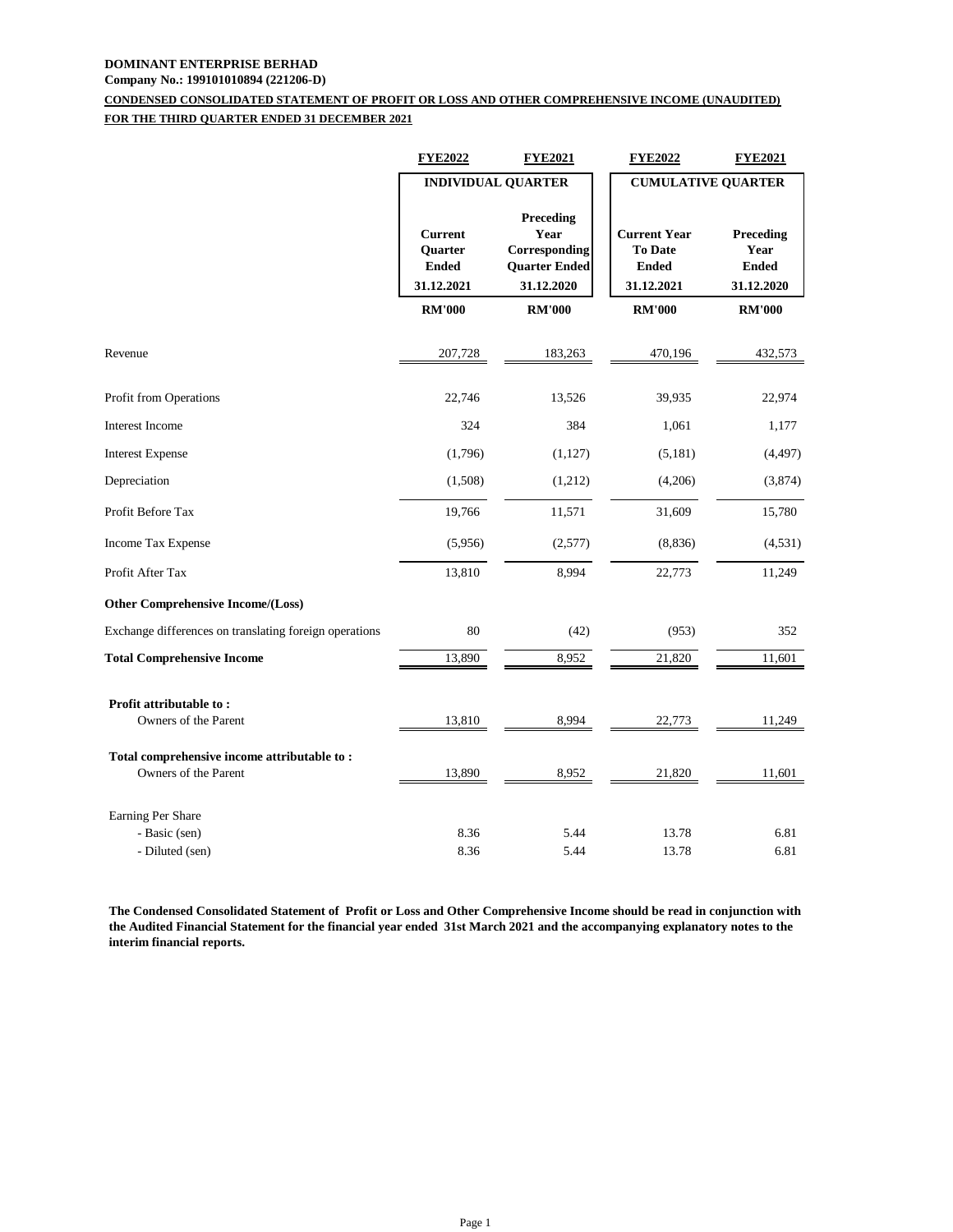## **DOMINANT ENTERPRISE BERHAD Company No.: 199101010894 (221206-D) CONDENSED CONSOLIDATED STATEMENT OF FINANCIAL POSITION**

|                                                                                                            | (Unaudited)<br>As At<br>31 December 2021<br><b>RM'000</b> | (Audited)<br>As At<br><b>31 March 2021</b><br><b>RM'000</b> |
|------------------------------------------------------------------------------------------------------------|-----------------------------------------------------------|-------------------------------------------------------------|
| <b>ASSETS</b>                                                                                              |                                                           |                                                             |
| <b>Non-Current Assets</b>                                                                                  |                                                           |                                                             |
| Property, plant and equipment                                                                              | 165,598                                                   | 160,336                                                     |
| Investment properties                                                                                      | 16,457                                                    | 16,466                                                      |
| Inventories                                                                                                | 6,013                                                     | 6,013                                                       |
| Right-of-use assets                                                                                        | 17,160                                                    | 17,689                                                      |
| Goodwill                                                                                                   | 837                                                       | 837                                                         |
| Deferred tax assets                                                                                        | 254                                                       | 254                                                         |
|                                                                                                            | 206,319                                                   | 201,595                                                     |
| <b>Current Assets</b><br>Inventories                                                                       | 199,400                                                   | 104,552                                                     |
| Trade receivables                                                                                          | 178,667                                                   | 144,243                                                     |
| Other receivables and prepaid expenses                                                                     | 6,938                                                     | 7,852                                                       |
| Current tax assets                                                                                         | 7                                                         | 1,339                                                       |
| Short term investments                                                                                     | 51,131                                                    | 70,198                                                      |
| Cash and bank balances                                                                                     | 14,610                                                    | 17,299                                                      |
|                                                                                                            | 450,753                                                   | 345,483                                                     |
| <b>TOTAL ASSETS</b>                                                                                        | 657,072                                                   | 547,078                                                     |
| <b>Equity Attributable To Owners Of The Parent</b><br>Share capital<br>Other reserves<br>Retained earnings | 83,097<br>54,116<br>191,468<br>328,681                    | 83,097<br>55,069<br>173,652<br>311,818                      |
| <b>Total Equity</b>                                                                                        |                                                           |                                                             |
| <b>Non-Current Liabilities</b>                                                                             |                                                           |                                                             |
| <b>Borrowings</b>                                                                                          | 14,378                                                    | 15,330                                                      |
| Lease liabilities<br>Deferred tax liabilities                                                              | 3,118                                                     | 4,006<br>10,133                                             |
|                                                                                                            | 10,626<br>28,122                                          | 29,469                                                      |
| <b>Current Liabilities</b>                                                                                 |                                                           |                                                             |
| Trade payables                                                                                             | 51,718                                                    | 39,225                                                      |
| Other payables and accrued expenses                                                                        | 9,939                                                     | 8,476                                                       |
| <b>Borrowings</b>                                                                                          | 232,224                                                   | 154,282                                                     |
| Lease liabilities                                                                                          | 2,364                                                     | 2,107                                                       |
| Current tax liabilities                                                                                    | 4,024                                                     | 1,701                                                       |
|                                                                                                            | 300,269                                                   | 205,791                                                     |
| <b>Total Liabilities</b>                                                                                   | 328,391                                                   | 235,260                                                     |
| TOTAL EQUITY AND LIABILITIES                                                                               | 657,072                                                   | 547,078                                                     |
| Net assets per share (RM)                                                                                  | 1.98                                                      | 1.88                                                        |

**The Condensed Consolidated Statement of Financial Position should be read in conjunction with the Audited Financial Statements for the financial year ended 31st March 2021 and the accompanying explanatory notes to the interim financial reports.**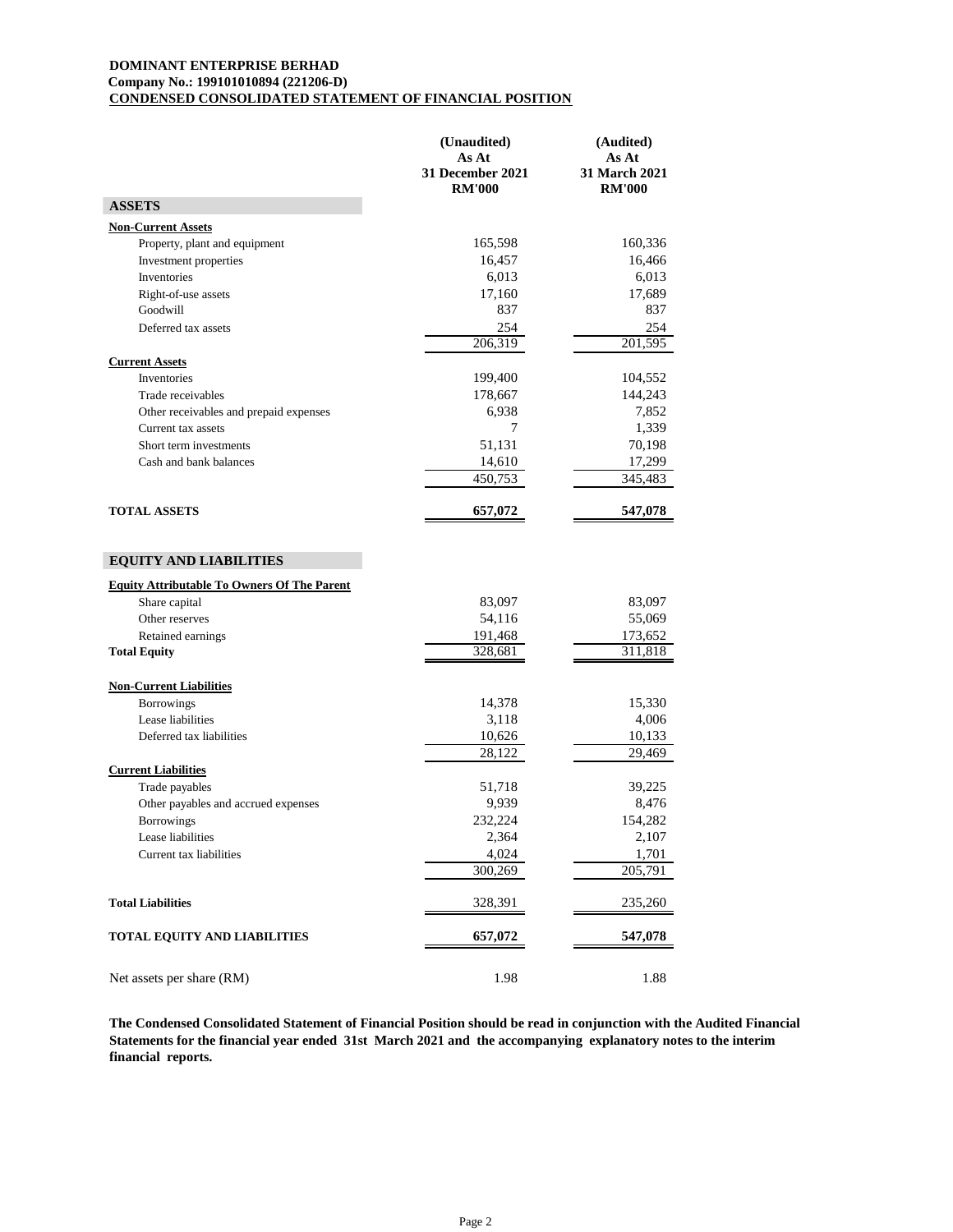## **DOMINANT ENTERPRISE BERHAD**

## **Company No.: 199101010894 (221206-D)**

## **CONDENSED CONSOLIDATED STATEMENTS OF CHANGES IN EQUITY (UNAUDITED)**

|                                                  | <b>Share</b><br><b>Capital</b><br><b>RM'000</b> | Other<br><b>Reserves</b><br><b>RM'000</b> | <b>Retained</b><br><b>Earnings</b><br><b>RM'000</b> | <b>Total</b><br><b>Equity</b><br><b>RM'000</b> |
|--------------------------------------------------|-------------------------------------------------|-------------------------------------------|-----------------------------------------------------|------------------------------------------------|
| Balance as at 1 April 2020                       | 83,097                                          | 54,930                                    | 162,794                                             | 300,821                                        |
| Total comprehensive income for the period        |                                                 | 352                                       | 11,249                                              | 11,601                                         |
| Dividend                                         |                                                 |                                           | (2, 478)                                            | (2, 478)                                       |
| <b>Balance as at 31 December 2020</b>            | 83,097                                          | 55,282                                    | 171,565                                             | 309,944                                        |
| Balance as at 1 April 2021                       | 83,097                                          | 55,069                                    | 173,652                                             | 311,818                                        |
| Total comprehensive income/(loss) for the period |                                                 | (953)                                     | 22,773                                              | 21,820                                         |
| Dividend                                         |                                                 |                                           | (4,957)                                             | (4,957)                                        |
| Balance as at 31 December 2021                   | 83,097                                          | 54,116                                    | 191,468                                             | 328,681                                        |

**The Condensed Consolidated Statements of Changes In Equity should be read in conjunction with the Audited Financial Statements for the financial year ended 31st March 2021 and the accompanying explanatory notes to the interim financial reports.**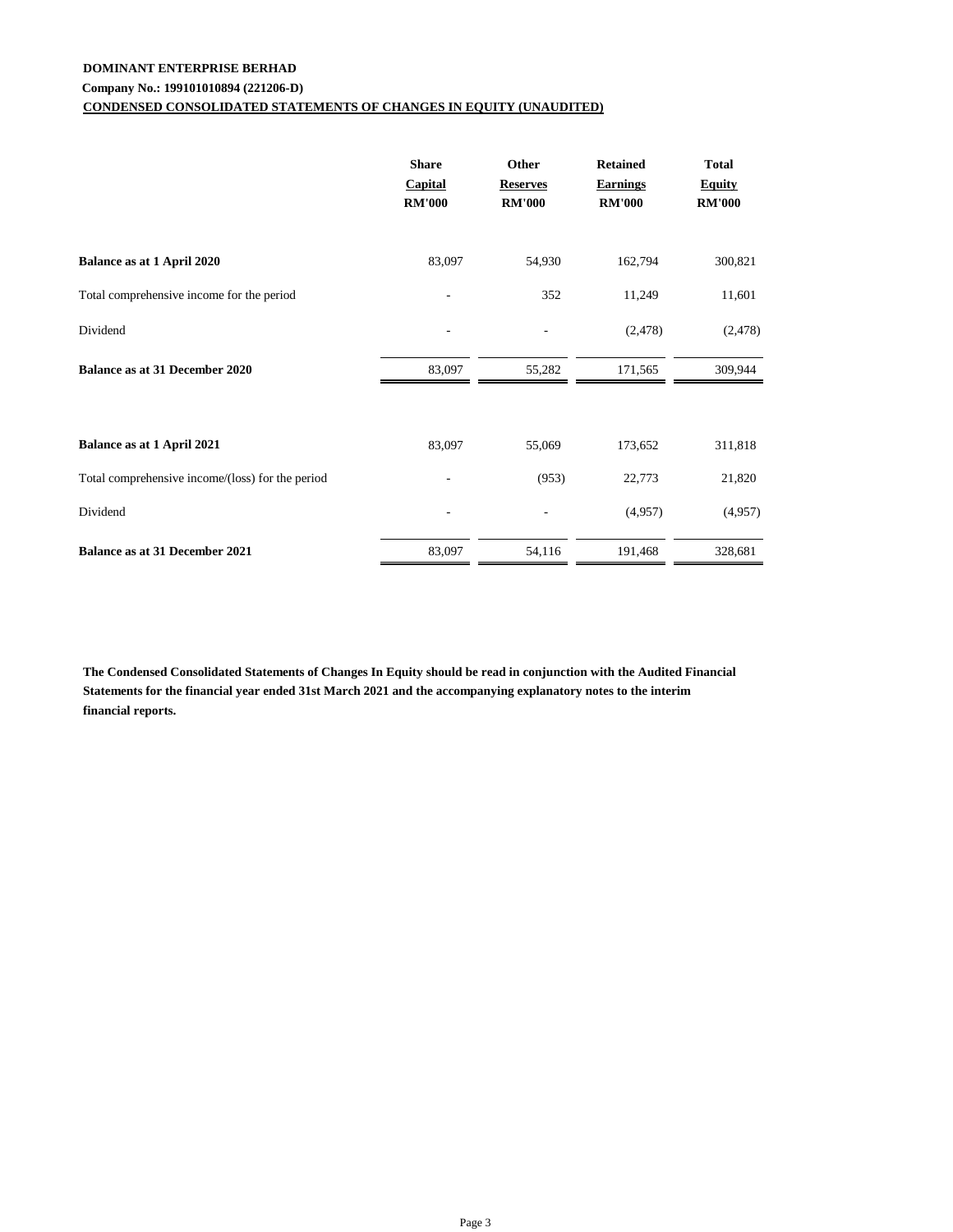## **DOMINANT ENTERPRISE BERHAD**

**Company No.: 199101010894 (221206-D)**

## **CONDENSED CONSOLIDATED STATEMENT OF CASH FLOWS (UNAUDITED)**

| 22,773<br>Profit for the period<br>11,249<br><b>Adjustments for : -</b><br>6,891<br>Non-cash items<br>8,755<br>Non-operating items<br>4,120<br>3,320<br>Taxation<br>8,836<br>4,531<br>42,620<br>Operating profit before changes in working capital<br>27,855<br><b>Changes in working capital</b><br>19,449<br>Net change in current assets<br>(132, 345)<br>Net change in current liabilities<br>14,030<br>11,316<br>Cash (used in)/generated from operations<br>(75, 695)<br>58,620<br>Income tax refunded<br>110<br>(180)<br>(72)<br>Interest paid<br>Income tax paid<br>(5,160)<br>(2,625)<br>Net cash (used in)/from operating activities<br>(81,035)<br>56,033<br>Cash flows from / (used in) investing activities<br>1,177<br>Interest received<br>1,061<br>Proceeds from disposal of property, plant and equipment<br>101<br>249<br>Purchase of property, plant and equipment<br>(7, 481)<br>(4,005)<br>Additions to prepaid land lease payments<br>(146)<br>Withdrawal/ (placement) of short term investments<br>19,017<br>(23, 139)<br>Net cash from/(used in) investing activities<br>12,698<br>(25, 864)<br>Cash flows from / (used in) financing activities<br>75,684<br>(10, 583)<br>Drawdown from/(repayments of) borrowings<br>Dividends paid<br>(4,957)<br>(2, 478)<br>Interest paid<br>(4,791)<br>(4,186)<br>Cash payments on right-of-use assets<br>(201)<br>Repayments of lease liabilities<br>(1,999)<br>(1,707)<br>Repayments of term loans<br>(1,276)<br>(2,584)<br>Net cash from/(used in) financing activities<br>62,460<br>(21, 538)<br>Net Changes in Cash & Cash Equivalents<br>8,631<br>(5,877)<br>Adjustment for foreign exchange differentials<br>(99)<br>(326)<br>16,439<br>Cash & Cash Equivalents at beginning of financial period<br>3,629<br>10,463<br>11,934<br>Cash & Cash Equivalents at end of financial period<br>* Cash and cash equivalents at end of financial period comprise the following :<br>Cash and bank balances<br>14,610<br>12,189<br>Less: Bank overdrafts<br>(included within short term borrowings in Note B6)<br>(4, 147)<br>(255)<br>10,463<br>11,934 | <b>Financial</b><br><b>Period Ended</b><br>31.12.2021<br><b>RM'000</b> | <b>Financial</b><br><b>Period Ended</b><br>31.12.2020<br><b>RM'000</b> |
|------------------------------------------------------------------------------------------------------------------------------------------------------------------------------------------------------------------------------------------------------------------------------------------------------------------------------------------------------------------------------------------------------------------------------------------------------------------------------------------------------------------------------------------------------------------------------------------------------------------------------------------------------------------------------------------------------------------------------------------------------------------------------------------------------------------------------------------------------------------------------------------------------------------------------------------------------------------------------------------------------------------------------------------------------------------------------------------------------------------------------------------------------------------------------------------------------------------------------------------------------------------------------------------------------------------------------------------------------------------------------------------------------------------------------------------------------------------------------------------------------------------------------------------------------------------------------------------------------------------------------------------------------------------------------------------------------------------------------------------------------------------------------------------------------------------------------------------------------------------------------------------------------------------------------------------------------------------------------------------------------------------------------------------------------------------------------------------------------------------|------------------------------------------------------------------------|------------------------------------------------------------------------|
|                                                                                                                                                                                                                                                                                                                                                                                                                                                                                                                                                                                                                                                                                                                                                                                                                                                                                                                                                                                                                                                                                                                                                                                                                                                                                                                                                                                                                                                                                                                                                                                                                                                                                                                                                                                                                                                                                                                                                                                                                                                                                                                  |                                                                        |                                                                        |
|                                                                                                                                                                                                                                                                                                                                                                                                                                                                                                                                                                                                                                                                                                                                                                                                                                                                                                                                                                                                                                                                                                                                                                                                                                                                                                                                                                                                                                                                                                                                                                                                                                                                                                                                                                                                                                                                                                                                                                                                                                                                                                                  |                                                                        |                                                                        |
|                                                                                                                                                                                                                                                                                                                                                                                                                                                                                                                                                                                                                                                                                                                                                                                                                                                                                                                                                                                                                                                                                                                                                                                                                                                                                                                                                                                                                                                                                                                                                                                                                                                                                                                                                                                                                                                                                                                                                                                                                                                                                                                  |                                                                        |                                                                        |
|                                                                                                                                                                                                                                                                                                                                                                                                                                                                                                                                                                                                                                                                                                                                                                                                                                                                                                                                                                                                                                                                                                                                                                                                                                                                                                                                                                                                                                                                                                                                                                                                                                                                                                                                                                                                                                                                                                                                                                                                                                                                                                                  |                                                                        |                                                                        |
|                                                                                                                                                                                                                                                                                                                                                                                                                                                                                                                                                                                                                                                                                                                                                                                                                                                                                                                                                                                                                                                                                                                                                                                                                                                                                                                                                                                                                                                                                                                                                                                                                                                                                                                                                                                                                                                                                                                                                                                                                                                                                                                  |                                                                        |                                                                        |
|                                                                                                                                                                                                                                                                                                                                                                                                                                                                                                                                                                                                                                                                                                                                                                                                                                                                                                                                                                                                                                                                                                                                                                                                                                                                                                                                                                                                                                                                                                                                                                                                                                                                                                                                                                                                                                                                                                                                                                                                                                                                                                                  |                                                                        |                                                                        |
|                                                                                                                                                                                                                                                                                                                                                                                                                                                                                                                                                                                                                                                                                                                                                                                                                                                                                                                                                                                                                                                                                                                                                                                                                                                                                                                                                                                                                                                                                                                                                                                                                                                                                                                                                                                                                                                                                                                                                                                                                                                                                                                  |                                                                        |                                                                        |
|                                                                                                                                                                                                                                                                                                                                                                                                                                                                                                                                                                                                                                                                                                                                                                                                                                                                                                                                                                                                                                                                                                                                                                                                                                                                                                                                                                                                                                                                                                                                                                                                                                                                                                                                                                                                                                                                                                                                                                                                                                                                                                                  |                                                                        |                                                                        |
|                                                                                                                                                                                                                                                                                                                                                                                                                                                                                                                                                                                                                                                                                                                                                                                                                                                                                                                                                                                                                                                                                                                                                                                                                                                                                                                                                                                                                                                                                                                                                                                                                                                                                                                                                                                                                                                                                                                                                                                                                                                                                                                  |                                                                        |                                                                        |
|                                                                                                                                                                                                                                                                                                                                                                                                                                                                                                                                                                                                                                                                                                                                                                                                                                                                                                                                                                                                                                                                                                                                                                                                                                                                                                                                                                                                                                                                                                                                                                                                                                                                                                                                                                                                                                                                                                                                                                                                                                                                                                                  |                                                                        |                                                                        |
|                                                                                                                                                                                                                                                                                                                                                                                                                                                                                                                                                                                                                                                                                                                                                                                                                                                                                                                                                                                                                                                                                                                                                                                                                                                                                                                                                                                                                                                                                                                                                                                                                                                                                                                                                                                                                                                                                                                                                                                                                                                                                                                  |                                                                        |                                                                        |
|                                                                                                                                                                                                                                                                                                                                                                                                                                                                                                                                                                                                                                                                                                                                                                                                                                                                                                                                                                                                                                                                                                                                                                                                                                                                                                                                                                                                                                                                                                                                                                                                                                                                                                                                                                                                                                                                                                                                                                                                                                                                                                                  |                                                                        |                                                                        |
|                                                                                                                                                                                                                                                                                                                                                                                                                                                                                                                                                                                                                                                                                                                                                                                                                                                                                                                                                                                                                                                                                                                                                                                                                                                                                                                                                                                                                                                                                                                                                                                                                                                                                                                                                                                                                                                                                                                                                                                                                                                                                                                  |                                                                        |                                                                        |
|                                                                                                                                                                                                                                                                                                                                                                                                                                                                                                                                                                                                                                                                                                                                                                                                                                                                                                                                                                                                                                                                                                                                                                                                                                                                                                                                                                                                                                                                                                                                                                                                                                                                                                                                                                                                                                                                                                                                                                                                                                                                                                                  |                                                                        |                                                                        |
|                                                                                                                                                                                                                                                                                                                                                                                                                                                                                                                                                                                                                                                                                                                                                                                                                                                                                                                                                                                                                                                                                                                                                                                                                                                                                                                                                                                                                                                                                                                                                                                                                                                                                                                                                                                                                                                                                                                                                                                                                                                                                                                  |                                                                        |                                                                        |
|                                                                                                                                                                                                                                                                                                                                                                                                                                                                                                                                                                                                                                                                                                                                                                                                                                                                                                                                                                                                                                                                                                                                                                                                                                                                                                                                                                                                                                                                                                                                                                                                                                                                                                                                                                                                                                                                                                                                                                                                                                                                                                                  |                                                                        |                                                                        |
|                                                                                                                                                                                                                                                                                                                                                                                                                                                                                                                                                                                                                                                                                                                                                                                                                                                                                                                                                                                                                                                                                                                                                                                                                                                                                                                                                                                                                                                                                                                                                                                                                                                                                                                                                                                                                                                                                                                                                                                                                                                                                                                  |                                                                        |                                                                        |
|                                                                                                                                                                                                                                                                                                                                                                                                                                                                                                                                                                                                                                                                                                                                                                                                                                                                                                                                                                                                                                                                                                                                                                                                                                                                                                                                                                                                                                                                                                                                                                                                                                                                                                                                                                                                                                                                                                                                                                                                                                                                                                                  |                                                                        |                                                                        |
|                                                                                                                                                                                                                                                                                                                                                                                                                                                                                                                                                                                                                                                                                                                                                                                                                                                                                                                                                                                                                                                                                                                                                                                                                                                                                                                                                                                                                                                                                                                                                                                                                                                                                                                                                                                                                                                                                                                                                                                                                                                                                                                  |                                                                        |                                                                        |
|                                                                                                                                                                                                                                                                                                                                                                                                                                                                                                                                                                                                                                                                                                                                                                                                                                                                                                                                                                                                                                                                                                                                                                                                                                                                                                                                                                                                                                                                                                                                                                                                                                                                                                                                                                                                                                                                                                                                                                                                                                                                                                                  |                                                                        |                                                                        |
|                                                                                                                                                                                                                                                                                                                                                                                                                                                                                                                                                                                                                                                                                                                                                                                                                                                                                                                                                                                                                                                                                                                                                                                                                                                                                                                                                                                                                                                                                                                                                                                                                                                                                                                                                                                                                                                                                                                                                                                                                                                                                                                  |                                                                        |                                                                        |
|                                                                                                                                                                                                                                                                                                                                                                                                                                                                                                                                                                                                                                                                                                                                                                                                                                                                                                                                                                                                                                                                                                                                                                                                                                                                                                                                                                                                                                                                                                                                                                                                                                                                                                                                                                                                                                                                                                                                                                                                                                                                                                                  |                                                                        |                                                                        |
|                                                                                                                                                                                                                                                                                                                                                                                                                                                                                                                                                                                                                                                                                                                                                                                                                                                                                                                                                                                                                                                                                                                                                                                                                                                                                                                                                                                                                                                                                                                                                                                                                                                                                                                                                                                                                                                                                                                                                                                                                                                                                                                  |                                                                        |                                                                        |
|                                                                                                                                                                                                                                                                                                                                                                                                                                                                                                                                                                                                                                                                                                                                                                                                                                                                                                                                                                                                                                                                                                                                                                                                                                                                                                                                                                                                                                                                                                                                                                                                                                                                                                                                                                                                                                                                                                                                                                                                                                                                                                                  |                                                                        |                                                                        |
|                                                                                                                                                                                                                                                                                                                                                                                                                                                                                                                                                                                                                                                                                                                                                                                                                                                                                                                                                                                                                                                                                                                                                                                                                                                                                                                                                                                                                                                                                                                                                                                                                                                                                                                                                                                                                                                                                                                                                                                                                                                                                                                  |                                                                        |                                                                        |
|                                                                                                                                                                                                                                                                                                                                                                                                                                                                                                                                                                                                                                                                                                                                                                                                                                                                                                                                                                                                                                                                                                                                                                                                                                                                                                                                                                                                                                                                                                                                                                                                                                                                                                                                                                                                                                                                                                                                                                                                                                                                                                                  |                                                                        |                                                                        |
|                                                                                                                                                                                                                                                                                                                                                                                                                                                                                                                                                                                                                                                                                                                                                                                                                                                                                                                                                                                                                                                                                                                                                                                                                                                                                                                                                                                                                                                                                                                                                                                                                                                                                                                                                                                                                                                                                                                                                                                                                                                                                                                  |                                                                        |                                                                        |
|                                                                                                                                                                                                                                                                                                                                                                                                                                                                                                                                                                                                                                                                                                                                                                                                                                                                                                                                                                                                                                                                                                                                                                                                                                                                                                                                                                                                                                                                                                                                                                                                                                                                                                                                                                                                                                                                                                                                                                                                                                                                                                                  |                                                                        |                                                                        |
|                                                                                                                                                                                                                                                                                                                                                                                                                                                                                                                                                                                                                                                                                                                                                                                                                                                                                                                                                                                                                                                                                                                                                                                                                                                                                                                                                                                                                                                                                                                                                                                                                                                                                                                                                                                                                                                                                                                                                                                                                                                                                                                  |                                                                        |                                                                        |
|                                                                                                                                                                                                                                                                                                                                                                                                                                                                                                                                                                                                                                                                                                                                                                                                                                                                                                                                                                                                                                                                                                                                                                                                                                                                                                                                                                                                                                                                                                                                                                                                                                                                                                                                                                                                                                                                                                                                                                                                                                                                                                                  |                                                                        |                                                                        |
|                                                                                                                                                                                                                                                                                                                                                                                                                                                                                                                                                                                                                                                                                                                                                                                                                                                                                                                                                                                                                                                                                                                                                                                                                                                                                                                                                                                                                                                                                                                                                                                                                                                                                                                                                                                                                                                                                                                                                                                                                                                                                                                  |                                                                        |                                                                        |
|                                                                                                                                                                                                                                                                                                                                                                                                                                                                                                                                                                                                                                                                                                                                                                                                                                                                                                                                                                                                                                                                                                                                                                                                                                                                                                                                                                                                                                                                                                                                                                                                                                                                                                                                                                                                                                                                                                                                                                                                                                                                                                                  |                                                                        |                                                                        |
|                                                                                                                                                                                                                                                                                                                                                                                                                                                                                                                                                                                                                                                                                                                                                                                                                                                                                                                                                                                                                                                                                                                                                                                                                                                                                                                                                                                                                                                                                                                                                                                                                                                                                                                                                                                                                                                                                                                                                                                                                                                                                                                  |                                                                        |                                                                        |
|                                                                                                                                                                                                                                                                                                                                                                                                                                                                                                                                                                                                                                                                                                                                                                                                                                                                                                                                                                                                                                                                                                                                                                                                                                                                                                                                                                                                                                                                                                                                                                                                                                                                                                                                                                                                                                                                                                                                                                                                                                                                                                                  |                                                                        |                                                                        |
|                                                                                                                                                                                                                                                                                                                                                                                                                                                                                                                                                                                                                                                                                                                                                                                                                                                                                                                                                                                                                                                                                                                                                                                                                                                                                                                                                                                                                                                                                                                                                                                                                                                                                                                                                                                                                                                                                                                                                                                                                                                                                                                  |                                                                        |                                                                        |
|                                                                                                                                                                                                                                                                                                                                                                                                                                                                                                                                                                                                                                                                                                                                                                                                                                                                                                                                                                                                                                                                                                                                                                                                                                                                                                                                                                                                                                                                                                                                                                                                                                                                                                                                                                                                                                                                                                                                                                                                                                                                                                                  |                                                                        |                                                                        |
|                                                                                                                                                                                                                                                                                                                                                                                                                                                                                                                                                                                                                                                                                                                                                                                                                                                                                                                                                                                                                                                                                                                                                                                                                                                                                                                                                                                                                                                                                                                                                                                                                                                                                                                                                                                                                                                                                                                                                                                                                                                                                                                  |                                                                        |                                                                        |
|                                                                                                                                                                                                                                                                                                                                                                                                                                                                                                                                                                                                                                                                                                                                                                                                                                                                                                                                                                                                                                                                                                                                                                                                                                                                                                                                                                                                                                                                                                                                                                                                                                                                                                                                                                                                                                                                                                                                                                                                                                                                                                                  |                                                                        |                                                                        |

**The Condensed Consolidated Statement of Cash Flows should be read in conjunction with the Audited Financial Statements for the financial year ended 31st March 2021 and the accompanying explanatory notes to the interim financial reports.**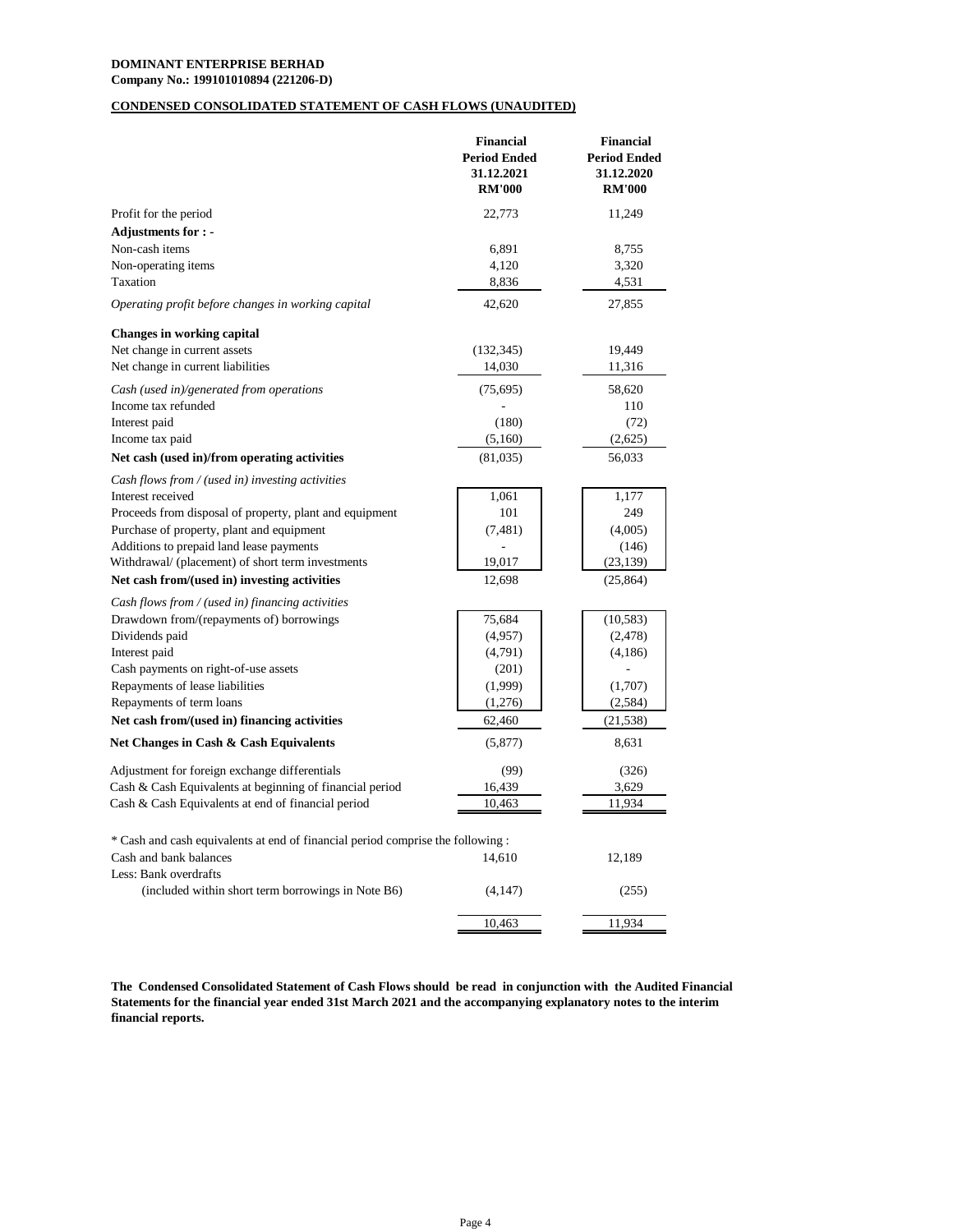## **UNAUDITED QUARTERLY REPORT ON FINANCIAL RESULTS FOR THE FINANCIAL PERIOD ENDED 31 DECEMBER 2021**

#### *Notes to the Interim Financial Report*

#### **A1. Basis of Preparation**

The interim financial reports are unaudited and have been prepared in accordance with MFRS 134: Interim Financial Reporting and paragraph 9.22 of the Bursa Malaysia Securities Berhad's Main Market Listing Requirements.

The interim financial statements should be read in conjunction with the audited financial statements for the year ended 31 March 2021. The explanatory notes attached to the interim financial statements provide an explanation of events and transactions that are significant for the understanding of the changes in the financial position and performance of the Group since the financial year ended 31 March 2021.

#### **A2. Change in Accounting Policies**

The accounting policies adopted are consistent with those adopted in the audited financial statements for the financial year ended 31 March 2021 except for the new and revised Malaysian Financial Reporting Standards ("MFRSs") and Issues Committee Interpretations ("IC Int.") issued by the Malaysian Accounting Standards Board ("MASB") which are effective from the annual financial periods beginning on or after 1 January 2021 as follows:

*Interest Rate Benchmark Reform – Phase 2* (Amendments to MFRS 9, MFRS 139, MFRS 7, MFRS 4 and MFRS 16)

Amendment to MFRS 16 *Covid-19-Related Rent Concessions beyond 30 June 2021* Annual Improvements to MFRS Standards 2018 – 2020 Amendments to MFRS 3 *Reference to the Conceptual Framework* Amendments to MFRS 116 *Property, Plant and Equipment – Proceeds before Intended Use* Amendments to MFRS 137 *Onerous Contracts – Cost of Fulfilling a Contract* Amendments to MFRS 101 *Classification of Liabilities as Current or Non-current* MFRS 17 *Insurance Contracts* Amendments to MFRS 17 *Insurance Contracts Disclosure of Accounting Policies* (Amendments to MFRS 101 *Presentation of Financial Statements) Definition of Accounting Estimates* (Amendments to MFRS 108 *Accounting Policies, Changes in Accounting Estimates and Errors)* Amendments to MFRS 10 and MFRS 128 *Sale or Contribution of Assets between an Investor and its Associate or Joint Venture*

The Group has adopted the new and revised MFRSs that are relevant and effective for accounting periods beginning on of after 1 January 2021. The adoption of these new and revised MFRSs have not resulted in any material impact on the financial statements of the Group.

#### **A3. Audit Qualification on Preceding Annual Financial Statements**

The audit report of the Group's annual Financial Statements for the financial year ended 31 March 2021 was not subject to any qualification.

#### **A4. Seasonal or Cyclical Factors**

The Group's business operations are not significantly affected by any seasonal or cyclical factors.

#### **A5. Unusual Items**

There were no unusual items affecting assets, liabilities, equity, net income, or cash flows during the financial year.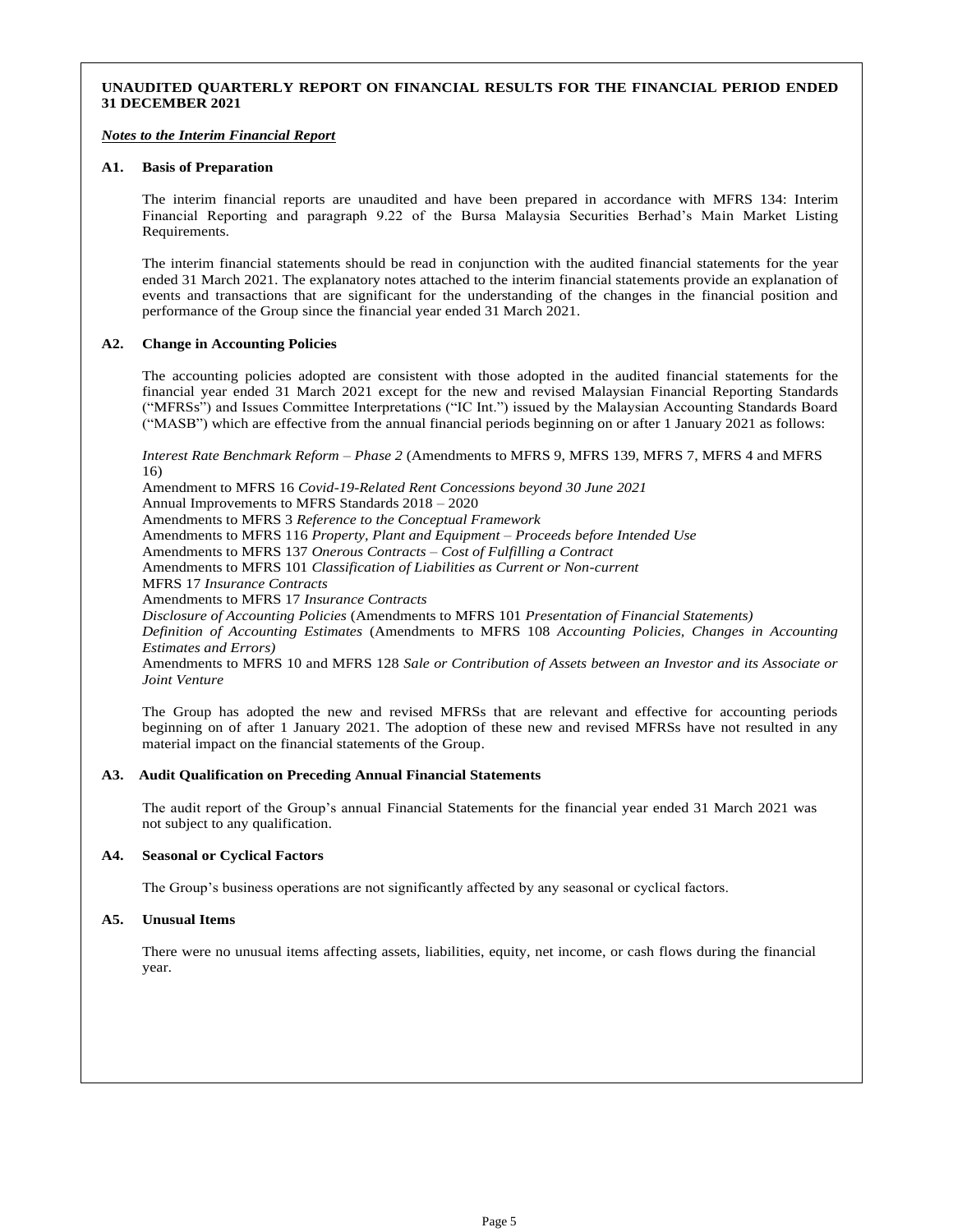## **A6. Material Changes in Accounting Estimates**

Not applicable.

### **A7. Debts and Equity Securities**

There were no issuance or repayment of debentures and equity securities during the current quarter and the financial year to date.

## **A8. Dividend Paid**

A first interim dividend of 1.0 sen per share, single tier, for the financial year ending 31 March 2022, amounting to RM 1,652,402, was paid by the Company on 22 October 2021.

A second interim dividend of 1.0 sen per share, single tier, for the financial year ending 31 March 2022, amounting to RM 1,652,402, was paid by the Company on 24 December 2021.

## **A9. Valuations of Property, Plant and Equipment**

There was no significant changes during the financial period.

## **A10. Segmental Reporting**

|                                       | Revenue       |               | <b>Segment Results</b> |               |
|---------------------------------------|---------------|---------------|------------------------|---------------|
|                                       | 2022          | 2021          | 2022                   | 2021          |
|                                       | <b>RM'000</b> | <b>RM'000</b> | <b>RM'000</b>          | <b>RM'000</b> |
| Manufacturing of wood products        | 120,128       | 149,753       | 22,179                 | 16,274        |
| Distributing of wood products         | 363,111       | 294,398       | 26,256                 | 11,802        |
| Other operating segments              | 5,809         | 8,305         | (8,500)                | (5,102)       |
|                                       | 489,048       | 452,456       | 39,935                 | 22,974        |
| Elimination of inter-segment revenue: |               |               |                        |               |
| - Manufacturing of wood products      | (1,914)       | (1,823)       |                        |               |
| - Distributing of wood products       | (11, 454)     | (10,028)      |                        |               |
| - Other operating segments            | (5,484)       | (8,032)       |                        |               |
|                                       | 470,196       | 432,573       | 39,935                 | 22,974        |
| Interest income                       |               |               | 1,061                  | 1,177         |
| Interest expense                      |               |               | (5,181)                | (4, 497)      |
| Depreciation                          |               |               | (4,206)                | (3,874)       |
| Profit before tax                     |               |               | 31,609                 | 15,780        |
| Income tax expense                    |               |               | (8,836)                | (4,531)       |
| Profit after tax                      |               |               | 22,773                 | 11,249        |
|                                       |               |               |                        |               |
|                                       |               | Assets        | Liabilities            |               |
|                                       | 2022          | 2021          | 2022                   | 2021          |
|                                       | <b>RM'000</b> | <b>RM'000</b> | <b>RM'000</b>          | <b>RM'000</b> |
| Manufacturing of wood products        | 150,372       | 138,517       | 72,208                 | 79,265        |
| Distributing of wood products         | 387,336       | 277,745       | 231,304                | 138,683       |
| Other operating segments              | 119,103       | 132,301       | 10,229                 | 7,855         |
|                                       | 656,811       | 548,563       | 313,741                | 225,803       |
|                                       |               |               |                        |               |
|                                       |               |               |                        |               |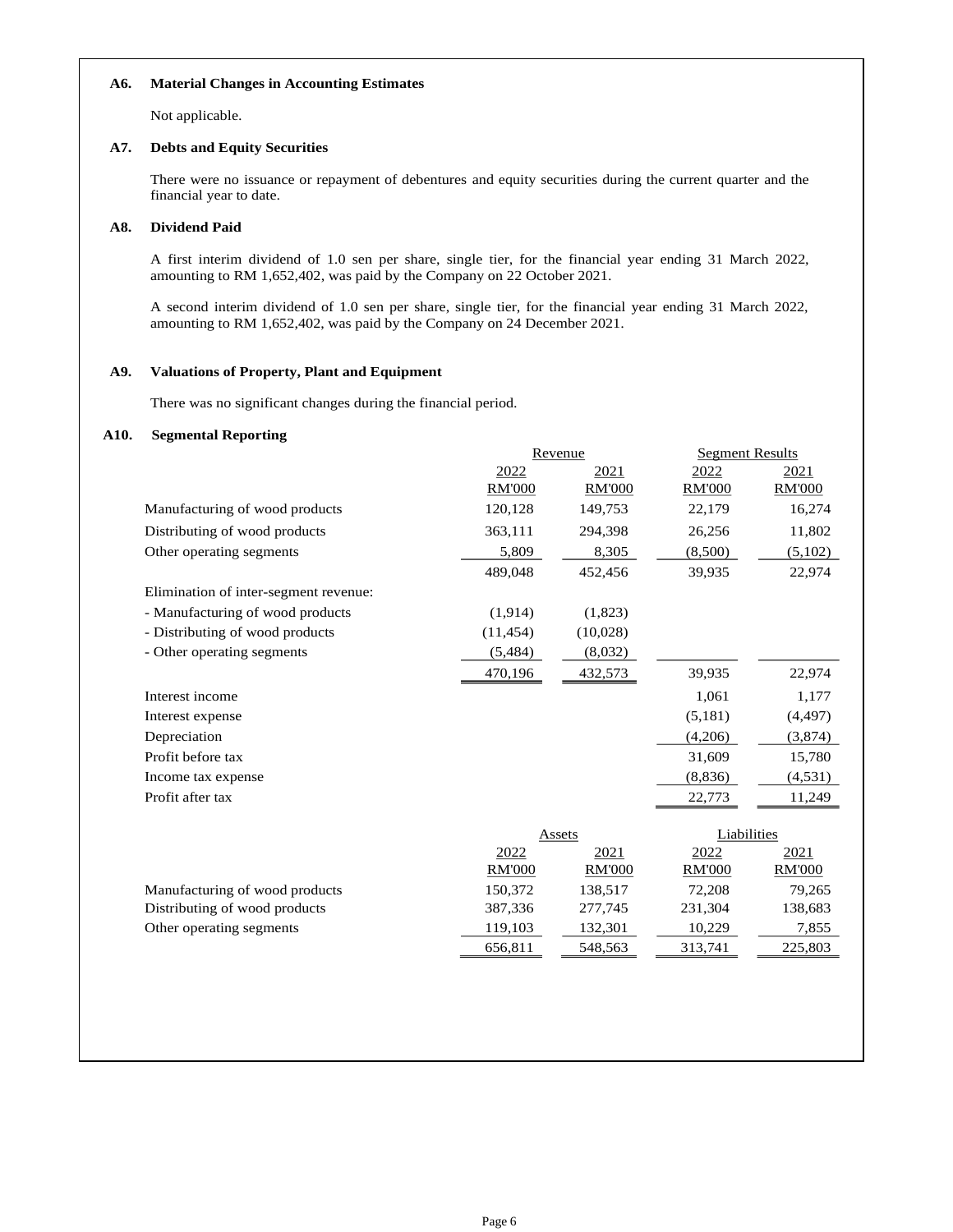#### **A11. Contingent Liabilities**

As of 31 December 2021, the Group has credit facilities from licensed banks, financial institutions and suppliers totalling RM 533.60 million (RM 533.32 million as of 30 September 2021) which are guaranteed by the Company. Accordingly, the Company is contingently liable to the extent of credit facilities utilised by its subsidiary companies amounting to approximately RM 259.71 million as of 31 December 2021 (RM 223.75 million as of 30 September 2021).

### **A12. Changes in the Composition of the Group**

There were no changes in composition of the Group for the current quarter under review.

### **A13. Subsequent Material Events**

There are no subsequent material events that are required to be reflected in the current quarter.

### **A14. Capital Commitment**

As of 31 December 2021, the Group has the following capital commitments:

|                                                    | <b>RM'000</b> |
|----------------------------------------------------|---------------|
| Approved and contracted for :                      |               |
| Acquisition of land                                | 21,630        |
| Construction of building                           | 1,588         |
| Acquisition of forklift, machineries and equipment | 324           |
|                                                    | 23.542        |

## *Additional Information Required by the Bursa Malaysia Listing Requirements*

## **B1. Review of the Performance**

|                               | <b>INDIVIDUAL OUARTER</b> |                      |         | <b>CUMULATIVE OUARTER</b> |            |         |
|-------------------------------|---------------------------|----------------------|---------|---------------------------|------------|---------|
|                               |                           | Preceding            |         |                           |            |         |
|                               | Current                   | Year                 |         | Current Year              | Preceding  |         |
|                               | <b>Ouarter</b>            | Corresponding        |         | To Date                   | Year       |         |
|                               | Ended                     | <b>Ouarter Ended</b> |         | Ended                     | Ended      |         |
|                               | 31.12.2021                | 31.12.2020           | Changes | 31.12.2021                | 31.12.2020 | Changes |
|                               | RM'000                    | RM'000               | $\%$    | RM'000                    | RM'000     | $\%$    |
| Revenue                       | 207,728                   | 183.263              | 13.35   | 470,196                   | 432,573    | 8.70    |
| <b>Operating Profit</b>       | 22,746                    | 13,526               | 68.17   | 39,935                    | 22,974     | 73.83   |
| <b>Profit Before Interest</b> |                           |                      |         |                           |            |         |
| and Tax                       | 21,238                    | 12,314               | 72.47   | 35,729                    | 19,100     | 87.06   |
| Profit Before Tax             | 19,766                    | 11.571               | 70.82   | 31,609                    | 15.780     | 100.31  |
| Profit After Tax              | 13.810                    | 8.994                | 53.55   | 22,773                    | 11.249     | 102.44  |
| Profit Attributable to        |                           |                      |         |                           |            |         |
| Owners of the Parent          | 13.810                    | 8.994                | 53.55   | 22,773                    | 11,249     | 102.44  |

For current quarter ended 31 December 2021, the Group recorded revenue of RM 207.73 million. This represents an increase of 13.35% as compared to RM 183.26 million in the preceding year corresponding quarter ended 31 December 2020. Profit before tax increased 70.82%, from RM 11.57 million to RM 19.77 million.

The Group's revenue for the current year to date ended 31 December 2021 was 8.70% higher than the same period last year. Profit before tax increased 100.31%, from RM 15.78 million to RM 31.61 million.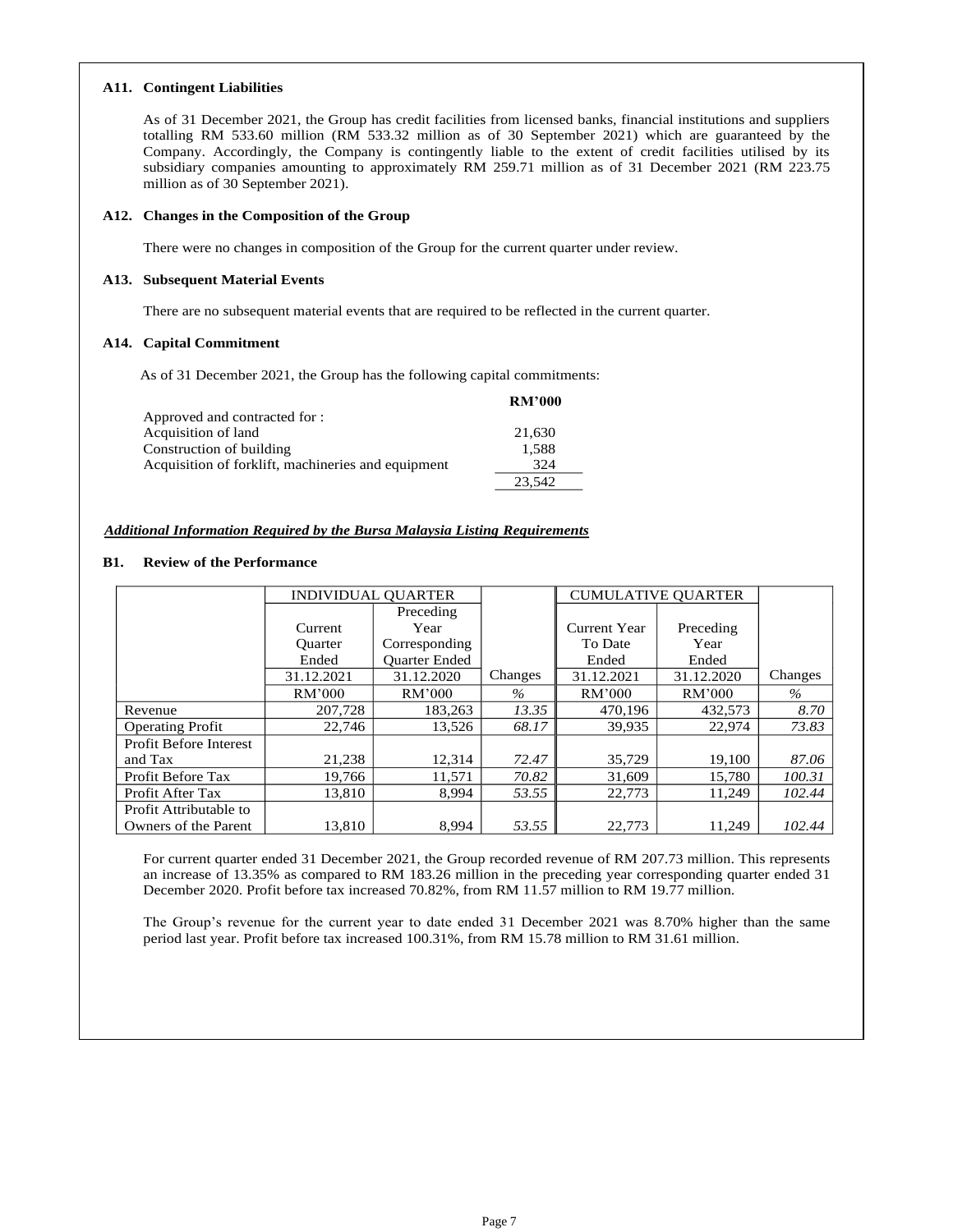#### **B1. Review of the Performance (continued)**

### *Manufacturing Division*

Revenue was recorded at RM 53.74 million for current quarter, representing a decrease of 11.41% as compared to RM 60.66 million in the preceding year corresponding quarter ended 31 December 2020. The drop in revenue was mainly due to slow down in market demand in the furniture industry. However, profit before tax has increased 37.87%, from RM 6.68 million to RM 9.21 million. Excluding the second compensation sum of RM 1.46 million received from insurance company in relation to the fire incident that occurred in January 2021, the profit before tax increased by 16.02%, driven mainly by concentrating on the production of high margin products, as well as effective costs management.

Revenue was recorded at RM 118.21 million for the nine months ended 31 December 2021. This represents a decrease of 20.09% as compared to RM 147.93 million in the preceding year ended 31 December 2020. However, profit before tax increased 41.62%, from RM 13.79 million to RM 19.53 million. Excluding the net compensation sum of RM 7.28 million received from insurance company in relation to the fire incident that occurred in January 2021, the profit before tax decreased by 11.17%, as a result of lower revenue recorded arising from a relatively longer lockdown period.

### *Distribution Division*

Revenue was recorded at RM 153.86 million for the current quarter. This represents an increase of 25.59% as compared to RM 122.51 million in the preceding year corresponding quarter ended 31 December 2020. The increase in revenue was largely due to positive momentum from recovery of business activities. Profit before tax increased 69.58%, from RM 6.74 million to RM 11.43 million. Excluding the second compensation sum of RM 3.27 million received from insurance company in relation to the fire incident that occurred in January 2021, the profit before tax increased by 21.07%. The increase in profit before tax was due mainly to the Group's policy of having diverse source of supply, as well as effective stock and costs management.

Revenue was recorded at RM 351.66 million for the nine months ended 31 December 2021. This represents an increase of 23.66% as compared to RM 284.37 million in the preceding year ended 31 December 2020. Excluding the net compensation sum of RM 3.27 million received, profit before tax increased from RM 6.90 million to RM 17.23 million, largely due to higher revenue, the Group's policy of having diverse source of supply, as well as effective stock and costs management.

|                                             | <b>Current Quarter</b> | <b>Preceding Quarter</b> |         |
|---------------------------------------------|------------------------|--------------------------|---------|
|                                             | Ended                  | Ended                    |         |
|                                             | 31.12.2021             | 30.09.2021               | Changes |
|                                             | RM'000                 | RM'000                   | $\%$    |
| Revenue                                     | 207,728                | 122,315                  | 69.83   |
| <b>Operating Profit</b>                     | 22,746                 | 5,252                    | 333.09  |
| Profit Before Interest and Tax              | 21,238                 | 3,830                    | 454.52  |
| Profit Before Tax                           | 19,766                 | 2,779                    | 611.26  |
| Profit After Tax                            | 13,810                 | 2.047                    | 574.65  |
| Profit Attributable to Owners of the Parent | 13,810                 | 2.047                    | 574.65  |

## **B2. Variation of Results Against Preceding Quarter**

For the current quarter under review, the Group's revenue increased 69.83% as compared to RM 122.32 million in the preceding quarter ended 30 September 2021. This was due mainly to the resumption of business activities after Full Movement Control Order ("FMCO") was lifted. Profit before tax increased from RM 2.78 million to RM 19.77 million. Excluding the net compensation sum of RM 4.73 million received from insurance company in relation to the fire incident that occurred in January 2021, profit before tax increased from RM 2.78 million to RM 15.04 million.

## **B3. Prospects**

The Board is of the view that the uncertainty in the global economy resulting from the current COVID-19 pandemic, together with factors like raw material costs, freight and logistics costs, labour supply and foreign exchange rates may continue to influence the Group's profit performance.

The Group will continue to leverage on its competitive strength to meet these challenges.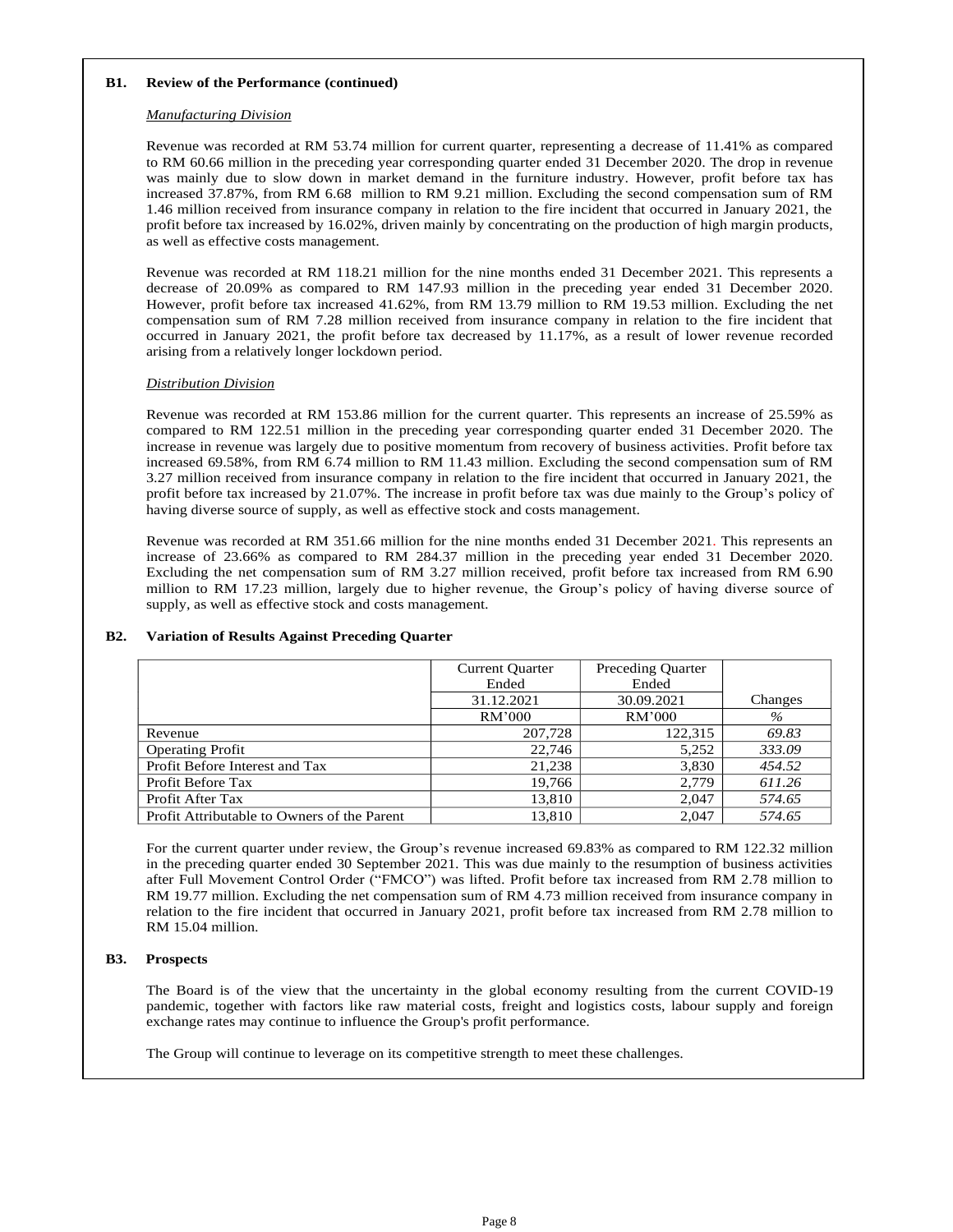# **B4. Status of Corporate Proposals**

There was no corporate proposal for the quarter under review.

## **B5. Taxation**

The taxation is calculated based on the profit for the financial period ended 31 December 2021 as follows:

| Income Tax Expenses :         | <b>Current Quarter</b><br>RM'000 | Year To Date<br>RM'000 |
|-------------------------------|----------------------------------|------------------------|
| Current Tax Expense :         |                                  |                        |
| Current Quarter/Year          | 5,332                            | 8,212                  |
| Under provision in prior year | 624                              | 624                    |
|                               | 5.956                            | 8,836                  |

## **B6. Borrowings**

The Group's borrowings are as follows :-.

|                         | As At              |              | As At              |                |
|-------------------------|--------------------|--------------|--------------------|----------------|
|                         | 31 December 2021   |              | 31 March 2021      |                |
|                         | Foreign            | RM           | Foreign            | RM             |
|                         | Denomination       | Denomination | Denomination       | Denomination   |
|                         |                    | RM'000       |                    | RM'000         |
| <b>SHORT TERM</b>       |                    |              |                    |                |
| <b>Unsecured</b>        |                    |              |                    |                |
| Bankers' Acceptances    |                    | 195,906      |                    | 122,119        |
|                         | USD 0              |              | USD 2,396,297      | 9,966          |
| <b>Bank Overdrafts</b>  |                    | 4,147        |                    | 637            |
|                         | SGD <sub>0</sub>   |              | SGD 71,702         | 221            |
|                         | AUD0               |              | <b>AUD 498</b>     | $\overline{c}$ |
| Term Loans              |                    | 2,692        |                    | 3,018          |
| <b>Revolving Credit</b> |                    | 2,508        |                    | 2,506          |
| <b>Trust Receipts</b>   | SGD 4,279,965      | 13,204       | SGD 1,884,205      | 5,817          |
|                         | VND 30,533,166,308 | 5,572        | VND 16,763,952,170 | 3,018          |
|                         | THB 65,723,431     | 8,195        | THB 52,670,591     | 6,978          |
|                         |                    | 232,224      |                    | 154,282        |
| <b>LONG TERM</b>        |                    |              |                    |                |
| <b>Unsecured</b>        |                    |              |                    |                |
| <b>Term Loans</b>       |                    | 14,378       |                    | 15,330         |
|                         |                    | 14,378       |                    | 15,330         |
|                         |                    |              |                    |                |
| <b>TOTAL BORROWINGS</b> |                    |              |                    |                |
| Bankers' Acceptances    |                    | 195,906      |                    | 132,085        |
| <b>Bank Overdrafts</b>  |                    | 4,147        |                    | 860            |
| Term Loans              |                    | 17,070       |                    | 18,348         |
| <b>Revolving Credit</b> |                    | 2,508        |                    | 2,506          |
| <b>Trust Receipts</b>   |                    | 26,971       |                    | 15,813         |
|                         |                    | 246,602      |                    | 169,612        |
|                         |                    |              |                    |                |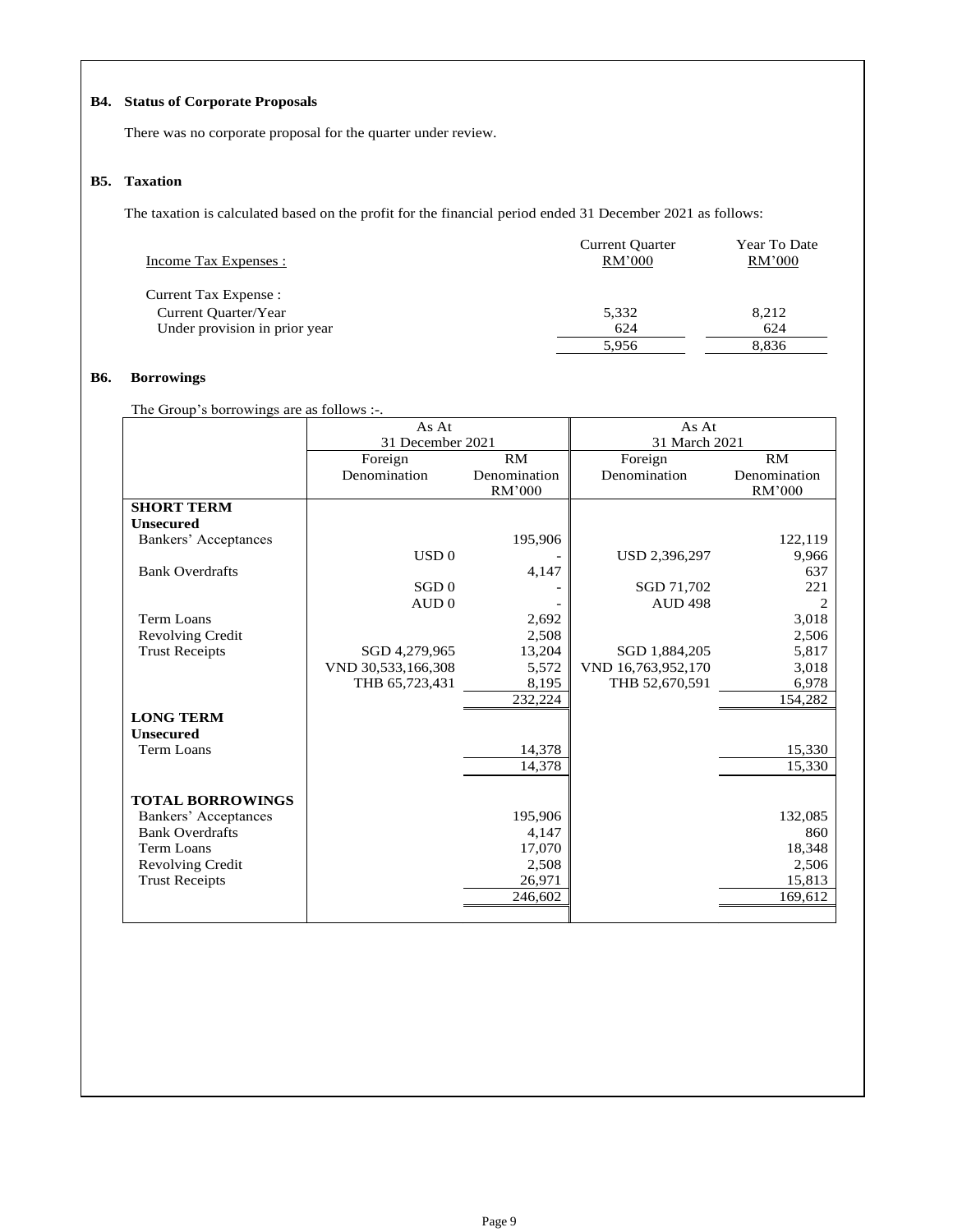## **B7. Derivatives Financial Instruments**

As at 31 December 2021, the Group's outstanding derivatives are as follows :-.

|                                           | Contract | Fair   |
|-------------------------------------------|----------|--------|
| <b>Type of Derivatives</b>                | Value    | Value  |
|                                           | RM'000   | RM'000 |
|                                           |          |        |
| <b>Foreign Currency Forward Contracts</b> |          |        |
| Less than 1 year                          | 6.824    | 6.890  |

The Group's financial risk management policy seeks to ensure that adequate financial resources are available for the development of the Group's businesses whilst managing its interest rate risk, credit risk, liquidity risk and foreign currency risk.

## **B8. Material Litigation**

Not applicable.

### **B9. Proposed Dividend**

For financial year ending 31 March 2022

The Board proposed a third interim dividend of 1.0 sen per share, single tier, for the financial year ending 31 March 2022 (1.0 sen per share, single tier, in previous corresponding period) to be paid on 25 March 2022 to shareholders whose names appear in Record of Depositors on 10 March 2022.

Total dividend per share for current financial year-to-date is 3.0 sen.

## **B10. Earning Per Share**

The earning per share is derived as follow :-

|                                                   | <b>Current</b><br><b>Ouarter</b> | <b>Current Year</b><br><b>To Date</b> |
|---------------------------------------------------|----------------------------------|---------------------------------------|
| Net profit for the period/year $(RM'000)$         | 13,810                           | 22,773                                |
| Weighted average number of ordinary shares ('000) | 165,240                          | 165,240                               |
| Earning per share (sen)                           | 8.36                             | 13.78                                 |